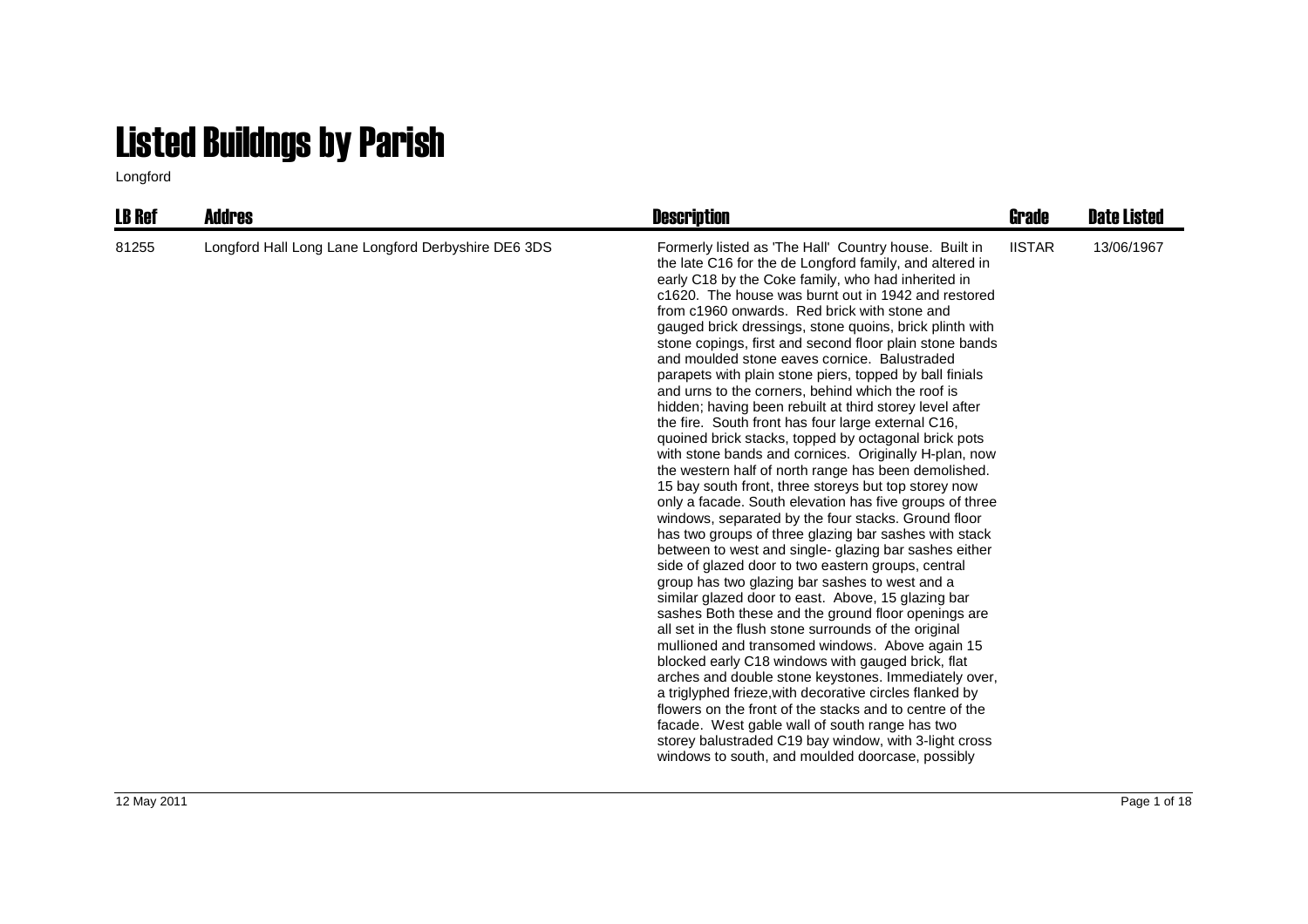| <b>LB Ref</b> | Addres | <b>Description</b>                                                                                                                                                                                                                                                                                                                                                                                                                                                                                                                                                                                                                                                                                                                                                                                                                                                                                                                                                                                                                                                                                                                                                                                                                                                                                                                                                                                                                                                                                                         | <b>Grade</b> | <b>Date Listed</b> |
|---------------|--------|----------------------------------------------------------------------------------------------------------------------------------------------------------------------------------------------------------------------------------------------------------------------------------------------------------------------------------------------------------------------------------------------------------------------------------------------------------------------------------------------------------------------------------------------------------------------------------------------------------------------------------------------------------------------------------------------------------------------------------------------------------------------------------------------------------------------------------------------------------------------------------------------------------------------------------------------------------------------------------------------------------------------------------------------------------------------------------------------------------------------------------------------------------------------------------------------------------------------------------------------------------------------------------------------------------------------------------------------------------------------------------------------------------------------------------------------------------------------------------------------------------------------------|--------------|--------------------|
|               |        | with original open scrolled pediment to top, to north.<br>Above to north, a 2-light-recessed cross window with<br>relieving arch over, and above again, two 2-light<br>recessed mullion windows, now blocked. East<br>facades of north and south ranges have three bays of<br>glazing bar sashes with blocked windows over, similar<br>to south facade. Central single storey wing has been<br>almost completely rebuilt and has three central<br>advanced bays with quoined pilaster strips, flanked by<br>single bays, each with tripartite glazing bar sash in<br>quoined surround. Similar windows to central side<br>bays, whilst central, narrower, bay has only single<br>glazing bar sash. Balustraded parapet over, with stone<br>piers topped by ball finials. Central bay originally had<br>stone porch which has been removed to rear of south<br>range, and has quoined doorcase with pilaster strips<br>to sides, over which is a moulded cornice and scrolled<br>pedimented parapet with ostrich in laurel leaf circle<br>carved to centre, and pilasters to sides. North<br>range, side facades are much altered and the interior a<br>gutted shell. All fenestration glazing bar sashes.<br>Attached to north-east corner is a high, brick C18<br>garden wall with flat stone copings and large semi-<br>circular headed niches to east side, Interior of house<br>completely rebuilt after the fire, except for C16<br>panelling in dining room with strapwork frieze to top.<br>Listed for Group Value. |              |                    |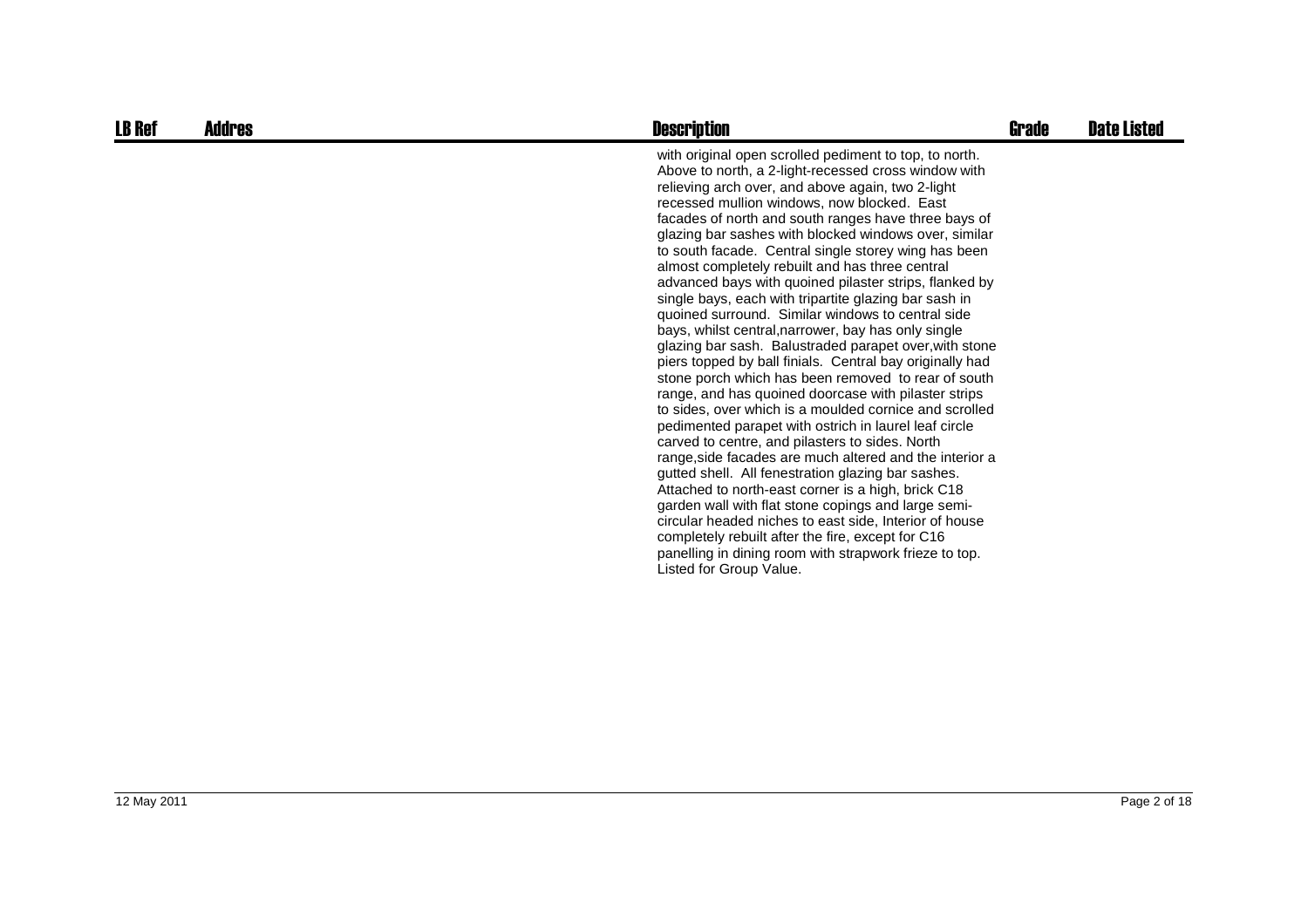| <b>LB Ref</b> | <b>Addres</b>                                       | <b>Description</b>                                                                                                                                                                                                                                                                                                                                                                                                                                                                                                                                                                                                                                                                                                                                                                                                                                                                                                                                                                                   | <b>Grade</b>  | <b>Date Listed</b> |
|---------------|-----------------------------------------------------|------------------------------------------------------------------------------------------------------------------------------------------------------------------------------------------------------------------------------------------------------------------------------------------------------------------------------------------------------------------------------------------------------------------------------------------------------------------------------------------------------------------------------------------------------------------------------------------------------------------------------------------------------------------------------------------------------------------------------------------------------------------------------------------------------------------------------------------------------------------------------------------------------------------------------------------------------------------------------------------------------|---------------|--------------------|
| 81256         | Longford Hall Long Lane Longford Derbyshire DE6 3DS | Entrance gates and gatepiers. Early C18, reputedly<br>by Robert Bakewell. Stone and iron, Pair of square<br>gate piers, approximately 12 feet high and rusticated<br>to all sides with moulded cornice and shallow<br>pyramidal coping stone over. To north and south<br>sides of each pier, a plain pilaster with scrolled top,<br>the two central ones taking the fixings for the gates.<br>Fine pair of gates, each with segmental curve up to<br>centre and made up of plain square sectioned rails,<br>tied by band decorated with little knobbed and scrolled<br>finials about a third of the way up, also with an ornate<br>cornice above. To the base is a dograil of<br>arrowheads. The cornice comprises a frieze of<br>strapwork with wavy bands to centre. This pattern is<br>continued in narrow separate panels at the sides on<br>which the gates are hung. Both gates are surmounted<br>by elaborate scrolled overmantles with fleur de lys<br>type finials. Listed for Group Value. | <b>IISTAR</b> | 19/07/1985         |
| 81257         | Longford Hall Long Lane Longford Derbyshire DE6 3DS | Garden house. Early C19. Red brick with stone<br>dressings and quoins, and pyramidal slate roof with<br>overhanging eaves. Single storey. Two bay south<br>elevation has two basket headed windows with raised<br>fillets to edges and raised impost blocks. Three bay<br>east elevation has similar windows to either side of a<br>basket headed flush doorcase with moulded imposts<br>and studded wooden door. All fenestration leaded<br>lights. Included for group value only.                                                                                                                                                                                                                                                                                                                                                                                                                                                                                                                  | Ш             | 19/07/1985         |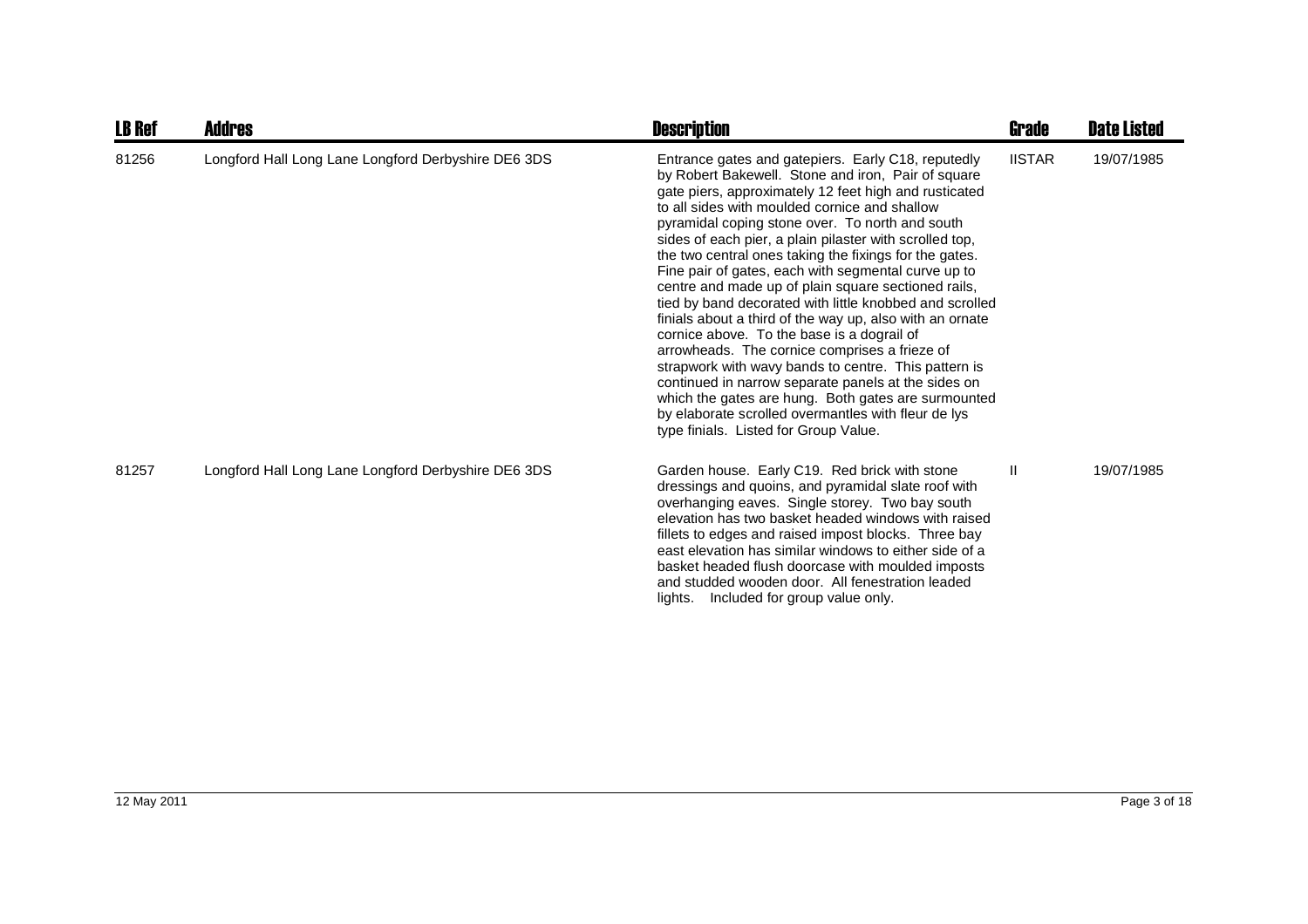| <b>LB Ref</b> | <b>Addres</b>                                       | <b>Description</b>                                                                                                                                                                                                                                                                                                                                                                                                                                                                                                                                                                                                                                                                                                                                                                                                                                                                                                                                                                                                                                                                                                                                                                                                                                                                                                                                                                                                                                                                                                                                                                                                                                                                                                                                                                                                                                                                                                                                                                                                                                                                                                                                                                       | <b>Grade</b>  | <b>Date Listed</b> |
|---------------|-----------------------------------------------------|------------------------------------------------------------------------------------------------------------------------------------------------------------------------------------------------------------------------------------------------------------------------------------------------------------------------------------------------------------------------------------------------------------------------------------------------------------------------------------------------------------------------------------------------------------------------------------------------------------------------------------------------------------------------------------------------------------------------------------------------------------------------------------------------------------------------------------------------------------------------------------------------------------------------------------------------------------------------------------------------------------------------------------------------------------------------------------------------------------------------------------------------------------------------------------------------------------------------------------------------------------------------------------------------------------------------------------------------------------------------------------------------------------------------------------------------------------------------------------------------------------------------------------------------------------------------------------------------------------------------------------------------------------------------------------------------------------------------------------------------------------------------------------------------------------------------------------------------------------------------------------------------------------------------------------------------------------------------------------------------------------------------------------------------------------------------------------------------------------------------------------------------------------------------------------------|---------------|--------------------|
| 81258         | Longford Farm Long Lane Longford Derbyshire DE6 3DS | Formerly listed as 'Stabling at Hall' Stableblock and<br>coach house. Early C19 with minor C20 alterations.<br>Built for Thomas Coke of Longford Hall. Red brick in<br>Flemish bond, with brick and stone dressings and<br>slate roofs. Stone plinth, continuous first floor stone<br>bands, short stone bands at impost level of all doors<br>and windows, and a plain stone eaves band. U-plan.<br>One and a half storeys and one and a half storeys<br>plus one. West elevation has east elevation of five<br>bays, the centre three advanced and with an extra<br>storey breaking above the roof with dentilled pediment.<br>Centre three bays have two orders of blind semi-<br>circular headed arches, the lower ones with arch at<br>half storey level. Ground floor has semi-circular<br>headed doorcase with plank door flanked by similarly<br>headed case- ment windows. Above three segment<br>headed windows. Single bays with similar blind<br>arches and windows to either side of central block.<br>Above again to centre three semi- circular headed<br>casement windows and in the centre of the pediment a<br>clockface in moulded stone surround. North and south<br>ranges have similar five bay elevations with five semi-<br>circular headed blind arches, the two easternmost<br>under pedimented gables. South elevation of north<br>range has semi-circular headed ground floor openings<br>reading from west to east, window, door, window,<br>door, window. Above five segment headed<br>casements. South elevation similar except the lower<br>openings of the three western bays have been<br>replaced by C20 sliding doors and a hoist platform has<br>been inserted at first floor level to the east. Beyond to<br>east the gabled bays have double plank doors to<br>ground floor. Above five segment headed casements.<br>Eastern walls have pedmented gables and similar<br>arrangement of openings in blind arch. Interior of west<br>and north ranges have groin vaulted ceilings to ground<br>floor supported by Tuscan columns, between which<br>are handsome wooden and ironwork dividions. Doors<br>between the stables have raised and fielded | <b>IISTAR</b> | 13/06/1967         |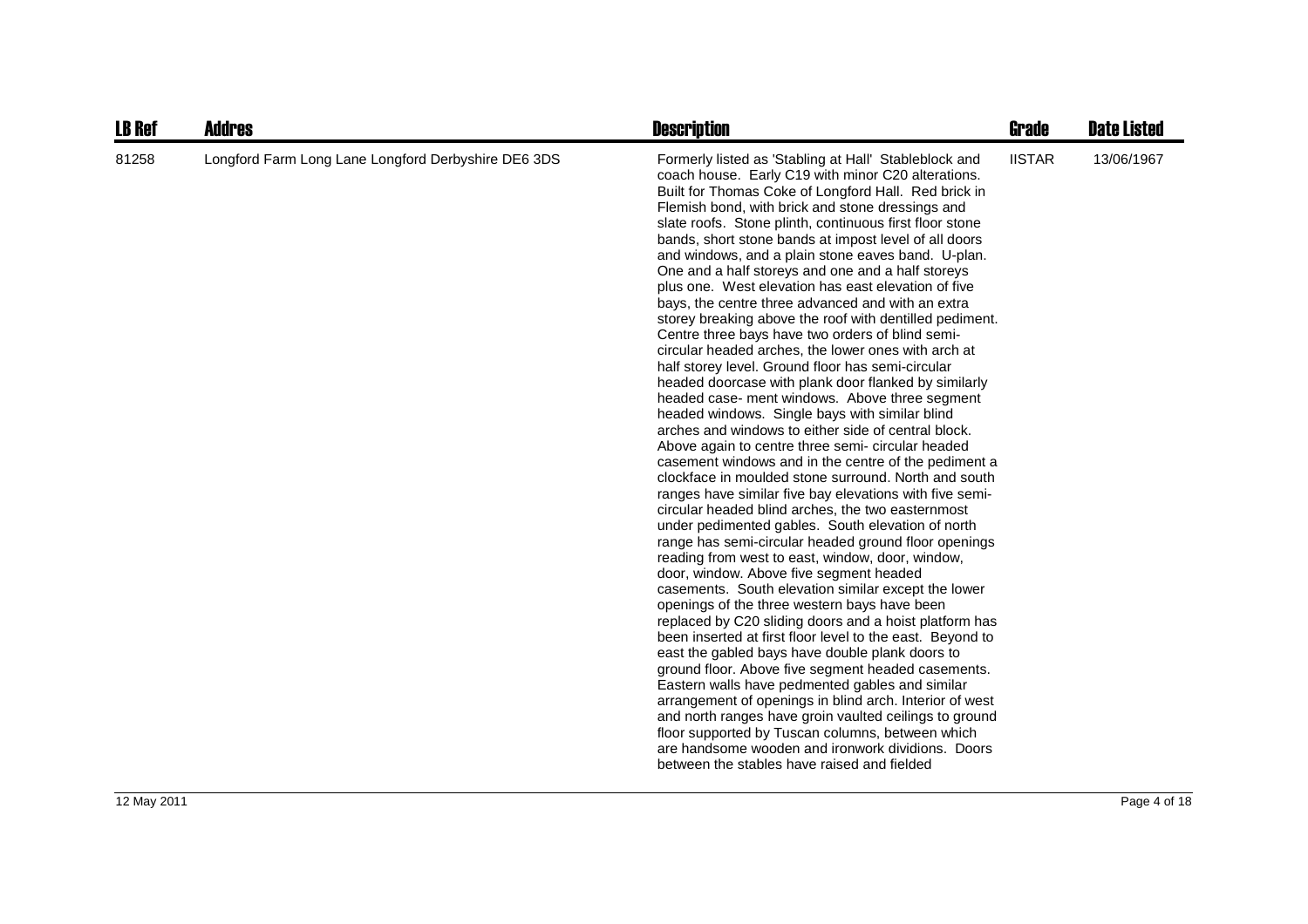| <b>LB Ref</b> | <b>Addres</b>                                       | <b>Description</b>                                                                                                                                                                                                                                                                                                                                                                                                                                                                                                                                                                                                                                                                                                                                                                                                                                                                                                                                                                                                                                                                                                                                                                                                                                                                                                                                                                                                                                                                                                                                                                                                                                                 | Grade         | <b>Date Listed</b> |
|---------------|-----------------------------------------------------|--------------------------------------------------------------------------------------------------------------------------------------------------------------------------------------------------------------------------------------------------------------------------------------------------------------------------------------------------------------------------------------------------------------------------------------------------------------------------------------------------------------------------------------------------------------------------------------------------------------------------------------------------------------------------------------------------------------------------------------------------------------------------------------------------------------------------------------------------------------------------------------------------------------------------------------------------------------------------------------------------------------------------------------------------------------------------------------------------------------------------------------------------------------------------------------------------------------------------------------------------------------------------------------------------------------------------------------------------------------------------------------------------------------------------------------------------------------------------------------------------------------------------------------------------------------------------------------------------------------------------------------------------------------------|---------------|--------------------|
|               |                                                     | panelling. Listed for Group Value.                                                                                                                                                                                                                                                                                                                                                                                                                                                                                                                                                                                                                                                                                                                                                                                                                                                                                                                                                                                                                                                                                                                                                                                                                                                                                                                                                                                                                                                                                                                                                                                                                                 |               |                    |
| 81259         | Longford Farm Long Lane Longford Derbyshire DE6 3DS | Formerly listed as 'Barn at hall' Barn with stables<br>incorporated. 1760 with C19 additions and C20<br>alterations. Built for the Cokes of Longford Hall who<br>were closely related to the Cokes of Holkham Hall.<br>Red brick with brick and stone dressings. Plain tile<br>roofs with crowstepped stone coped gables and<br>moulded kneelers to 1760 barn, plus sawtooth eaves<br>band, and plain stone coped gables to early C19<br>addition. Six bays and single storey with advanced<br>gabled bays all along south elevation, two tall ones to<br>either end with crowstepped gables and four low early<br>C19 ones to centre, These each have a segment<br>headed blind arch with a segment headed stable door<br>within, except eastern one which has a later window.<br>To either side in tall bays are large segment head<br>arches with stone keystones and impost blocks, that to<br>east now filled by C20 double doors and adjoining C20<br>windows above, that to west with full height plank<br>doors. Beyond to east, a similar tall bay has segment<br>headed door with plank door to west and inserted<br>window to east, with plank door in raised plain stone<br>surround above. The equivalent western bay has an<br>inserted segment headed doorcase with plank door<br>and a late C19 crowstepped gabled addition to west.<br>Above, a small C19 window in raised stone surround.<br>West gable wall has an elaborate pattern of diamond<br>breathers and '1760 WC' picked out in breathers in the<br>gable. Interior has five braced king post trusses with<br>side struts. C20 additions to west and north. Listed<br>for Group Value. | <b>IISTAR</b> | 13/06/1967         |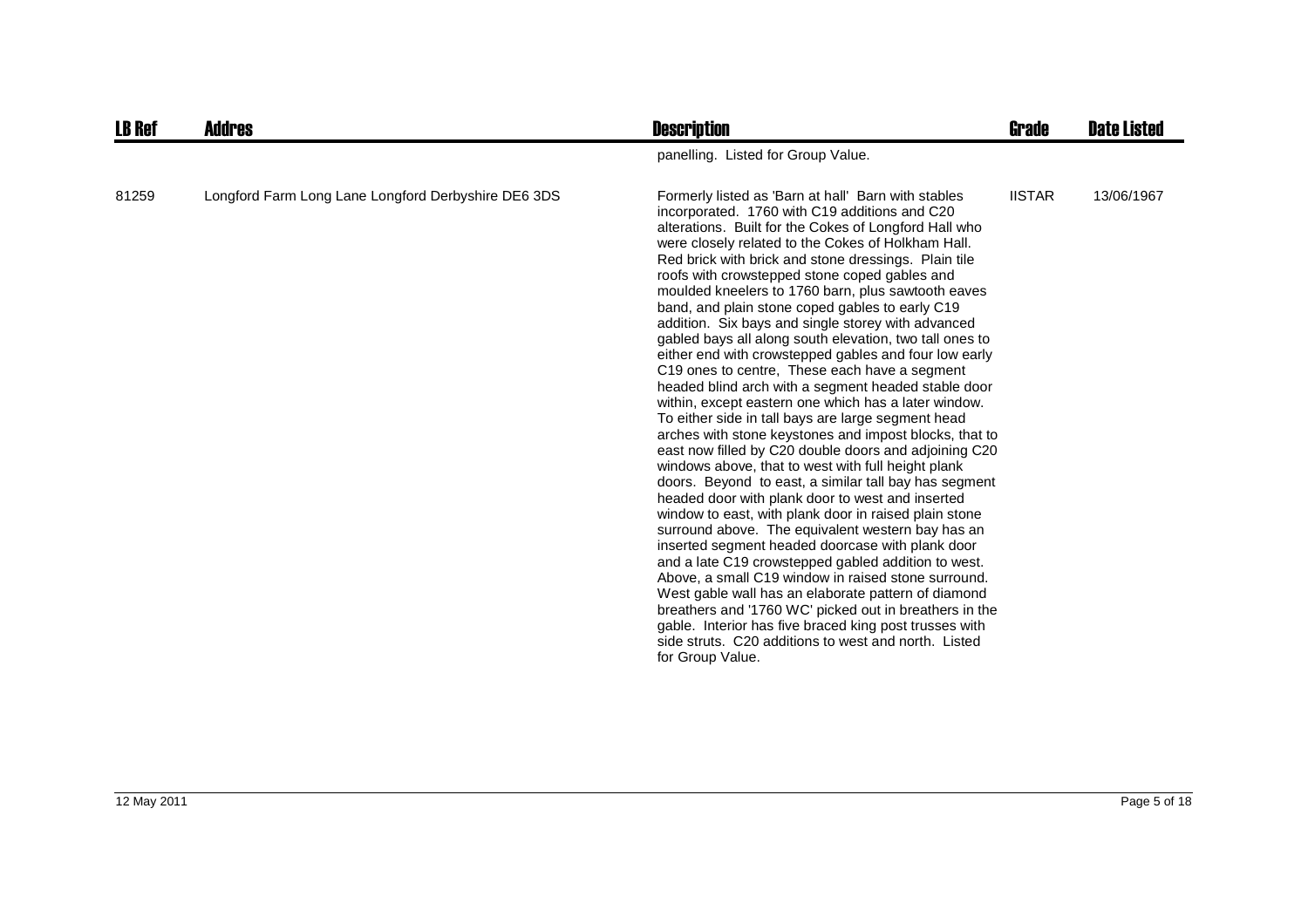| <b>LB Ref</b> | <b>Addres</b>                                       | <b>Description</b>                                                                                                                                                                                                                                                                                                                                                                                                                                                                                                                                                                                                                                                                                                                                                                                                                                                                                                                                                                                                       | Grade | <b>Date Listed</b> |
|---------------|-----------------------------------------------------|--------------------------------------------------------------------------------------------------------------------------------------------------------------------------------------------------------------------------------------------------------------------------------------------------------------------------------------------------------------------------------------------------------------------------------------------------------------------------------------------------------------------------------------------------------------------------------------------------------------------------------------------------------------------------------------------------------------------------------------------------------------------------------------------------------------------------------------------------------------------------------------------------------------------------------------------------------------------------------------------------------------------------|-------|--------------------|
| 81260         | Longford Farm Long Lane Longford Derbyshire DE6 3DS | Cowshed and store room. Mid C19 with later C19<br>addition and C20 alterations. Red brick with brick<br>dressings. Plain tile roofs with louvred vents to ridges<br>and with stone coped crowstepped gables on moulded<br>kneelers. Double range plan with central corridor and<br>later addition to south. Single storey and four bays<br>long with additional bay to south. North elevation has<br>central segment headed doorcase with stable door<br>and to east a 2-light casement window under segment<br>head. To west C20 window in blocked doorcase.<br>Either corner is rounded with scrolled stone corbel to<br>top, and gables above are pierced with patterned<br>breathers. West elevation has one original serpent<br>headed doorcase and three C20 sliding doors, South<br>elevation has later addition, also with crowstepped<br>gables, which has central semi-circular headed<br>doorcase and similar windows to either side. Above,<br>diamond breathers in gable. Included for group<br>value only. | Ш     | 19/07/1985         |
| 81261         | Longford Hall Long Lane Longford Derbyshire DE6 3DS | Gasworks, now storage shed. Late C19. Red brick<br>with Staffordshire blue brick dressings and slate roof<br>with terracotta coped crowstepped gables. Dentilled<br>eaves to central block and sawtooth eaves to side<br>wings. Three bays with advanced gabled central bay<br>and flanking side bays with single pitched roofs.<br>Central bay as segment headed arch and blocked<br>circular opening above. To either side, but on different<br>levels, are segment headed windows, that to west now<br>blocked. No interior features or machinery survive.<br>Listed for Group Value only.                                                                                                                                                                                                                                                                                                                                                                                                                            | Ш     | 19/07/1985         |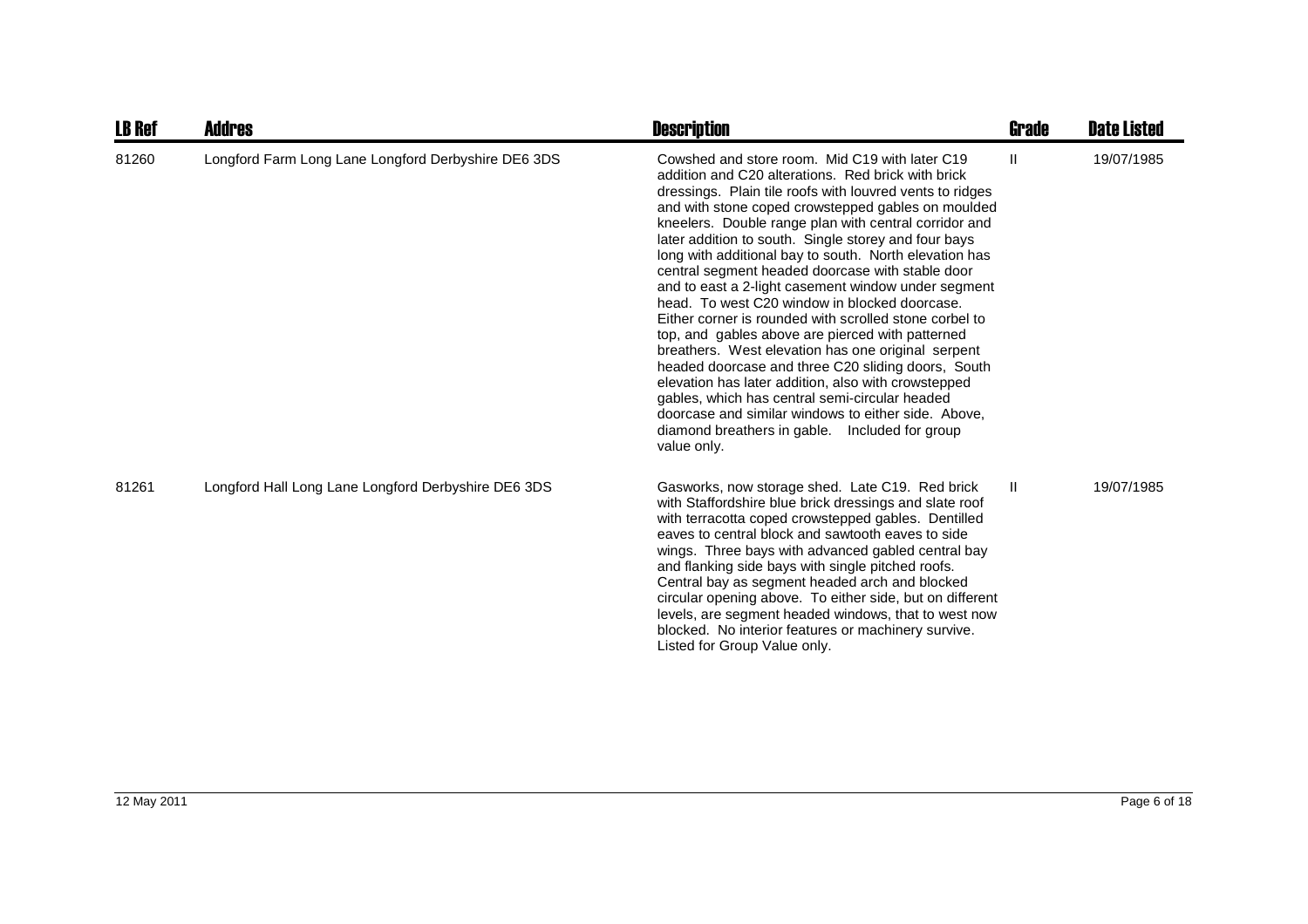| <b>LB Ref</b> | <b>Addres</b>                                                          | <b>Description</b>                                                                                                                                                                                                                                                                                                                                                                                                                                                                                                                                                                                                                                                                                                                                                                                                                                                                                                                                                   | Grade         | <b>Date Listed</b> |
|---------------|------------------------------------------------------------------------|----------------------------------------------------------------------------------------------------------------------------------------------------------------------------------------------------------------------------------------------------------------------------------------------------------------------------------------------------------------------------------------------------------------------------------------------------------------------------------------------------------------------------------------------------------------------------------------------------------------------------------------------------------------------------------------------------------------------------------------------------------------------------------------------------------------------------------------------------------------------------------------------------------------------------------------------------------------------|---------------|--------------------|
| 81262         | Longford Hall Long Lane Longford Derbyshire DE6 3DS                    | Kitchen garden walls. C18 and C19, with minor C20<br>alterations. Red brick with occasional vitrified headers<br>and moulded terracotta and stone copings. Square of<br>12 feet high walls with additional walls to north and<br>east. The original C18 square of walls has pilaster<br>strips approximately every 12 feet along south faces of<br>north and south walls. Eastern wall has '17??'<br>inscribed in vitrified headers. The additional walls to<br>north and east are C19 and the northern one has a<br>C <sub>19</sub> peach house to south side. Listed for Group<br>Value.                                                                                                                                                                                                                                                                                                                                                                           | $\mathbf{H}$  | 19/07/1985         |
| 81263         | Nursery Cottage Longford Hall Long Lane Longford Derbyshire DE6<br>3DS | Gardener's cottage. 1861, Red brick with stone<br>dressings and plain tile roof with two brick diamond set<br>ridge stacks and pierced bargeboards. Three bays,<br>single storey plus attics. South elevation has central<br>gabled bay with 3-light cross window, set under a four-<br>centred Staffordshire blue brick relieving arch, with<br>chamfered stone lintel and sill. To east is an open<br>wooden porch over studded wooden door, and beyond<br>to east is a 2-light casement window, also with<br>chamfered stone lintel and sill and set under a blue<br>brick relieving arch. Similar 3-light window under<br>relieving arch to far west. Above in the gabled bay is a<br>similar 3-light window without an arch over. East<br>gable wall has similar 2-light windows and a datestone<br>in the top of the gable inscribed '1861 E'. All<br>fenestration C19 diamond metal casements or C20<br>diamond leaded lights. Included for group value only. | $\mathbf{II}$ | 19/07/1985         |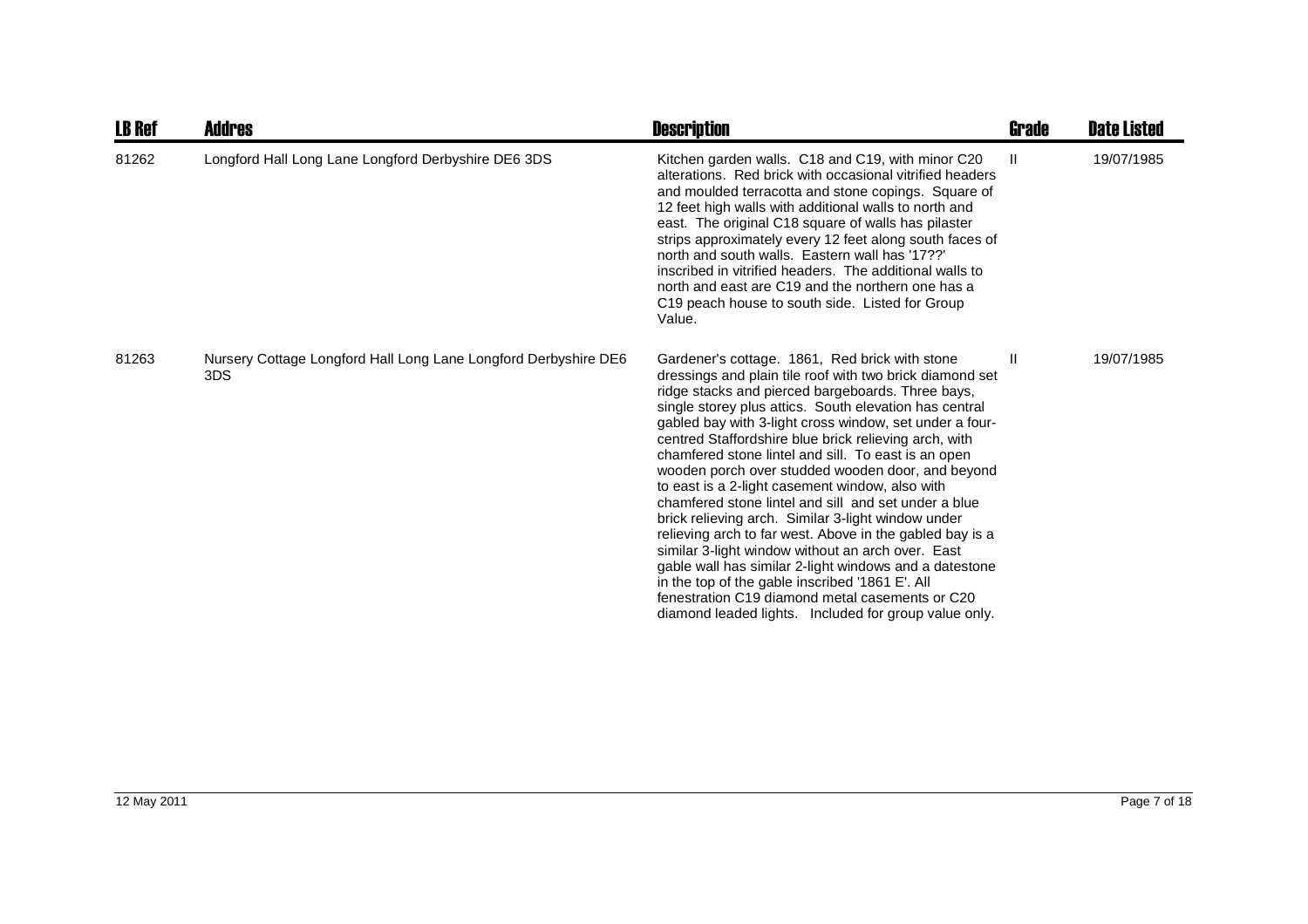| <b>LB Ref</b> | <b>Addres</b>                                 | <b>Description</b>                                                                                                                                                                                                                                                                                                                                                                                                                                                                                                                                                                                                                                                                                                                                                                                                                                                                                                                                                                                                                                                                                                                                                                                                                                                                                                                                                                                                                                                                                                                                                                                                                                                                                                                                                                                                                                                                                                                                                                                                                                                                                                                                                                     | <b>Grade</b> | <b>Date Listed</b> |
|---------------|-----------------------------------------------|----------------------------------------------------------------------------------------------------------------------------------------------------------------------------------------------------------------------------------------------------------------------------------------------------------------------------------------------------------------------------------------------------------------------------------------------------------------------------------------------------------------------------------------------------------------------------------------------------------------------------------------------------------------------------------------------------------------------------------------------------------------------------------------------------------------------------------------------------------------------------------------------------------------------------------------------------------------------------------------------------------------------------------------------------------------------------------------------------------------------------------------------------------------------------------------------------------------------------------------------------------------------------------------------------------------------------------------------------------------------------------------------------------------------------------------------------------------------------------------------------------------------------------------------------------------------------------------------------------------------------------------------------------------------------------------------------------------------------------------------------------------------------------------------------------------------------------------------------------------------------------------------------------------------------------------------------------------------------------------------------------------------------------------------------------------------------------------------------------------------------------------------------------------------------------------|--------------|--------------------|
| 81264         | St Chads Church Long Lane Longford Derbyshire | Parish church. C12, early C14, C15 and C16, with<br>various minor restorations throughout C19.<br>Sandstone, rubble to north aisles, ashlar elsewhere.<br>Green slate nave roof, grey slate elsewhere, with<br>stone coped gables and an eastern ridge cross to<br>nave. Deep plinth with moulded copings to tower and<br>chancel, continuous moulded sill band to chancel and<br>embattled parapets with ridgeback copings to nave<br>and tower. Two stage western tower, clerestoried<br>nave with north and south aisles and lower chancel.<br>Tower is C15 and has almost full height stepped angle<br>buttresses to all corners. C19 west door set in cavetto<br>moulded recess has central stone pillar flanked by flat<br>headed doors with four- centred arched Y-traceried<br>windows above, all set within a larger four-centred<br>arch with cusped spandrels under flat hoodmould.<br>Above, tall 3-light C15 panel tracery window set in<br>deep cavetto moulded surround with hoodmould over,<br>South side of tower has small stairlight windows to<br>west side and above central trefoil headed lancet.<br>Above contin- uous moulded stringcourse and pairs of<br>cusped Y-tracery, louvred bell openings, set in deep<br>cavetto moulded surrounds with continuous<br>hoodmoulds to each face. Moulded string-course<br>over with corner and central gargoyles and parapets<br>above. West wall of north aisle is blank but north wall<br>has rubble buttresses to either end and two Y-tracery<br>windows with hoodmoulds to west, western one with<br>cavetto mouldings. To east is a 3- light intersecting<br>tracery window, in deep cavetto moulded recess with<br>hoodmould. Above four C16 2-light mullioned<br>windows with cusped segment headed lights and<br>incised spandrels, set in flat head recesses. Moulded<br>stringcourse above has two large gargoyles, and<br>parapets over. East wall of aisle has blocked, pointed<br>doorcase, now with 1760 memorial plaque over. To<br>east, chancel has three narrow pointed early C14 2-<br>light " windows with different designs of reticulated<br>tracery, set in moulded recesses with hoodmoulds. |              | 13/09/1967         |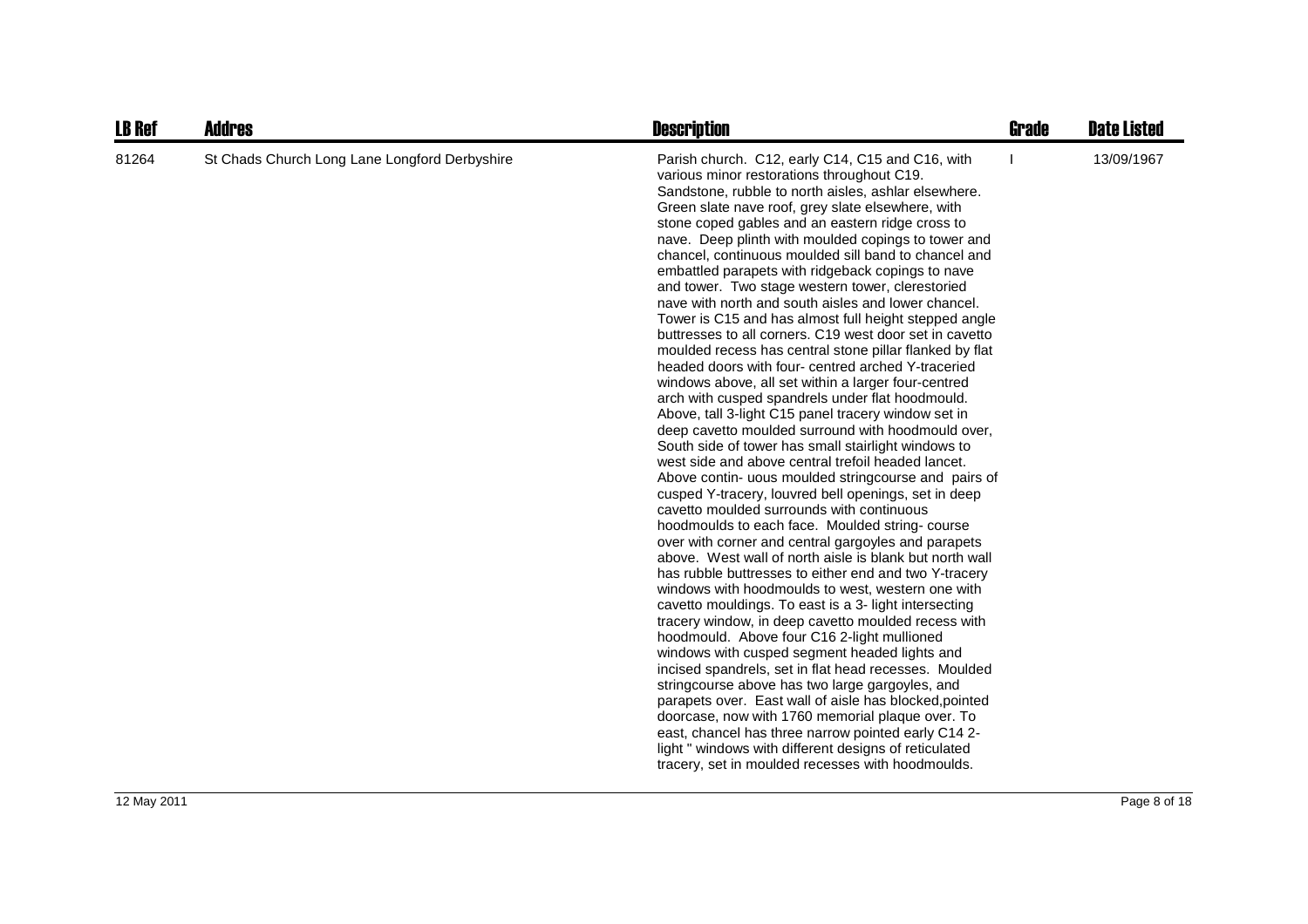| <b>LB Ref</b> | <b>Addres</b> | <b>Description</b>                                                                                                                                                                                                                                                                                                                                                                                                                                                                                                                                                                                                                                                                                                                                                                                                                                                                                                                                                                                                                                                                                                                                                                                                                                                                                                                                                                                                                                                                                                                                                                                                                                                                                                                                                                                                                                                                                                                                                                                                                                                                                                                                                           | <b>Grade</b> | <b>Date Listed</b> |
|---------------|---------------|------------------------------------------------------------------------------------------------------------------------------------------------------------------------------------------------------------------------------------------------------------------------------------------------------------------------------------------------------------------------------------------------------------------------------------------------------------------------------------------------------------------------------------------------------------------------------------------------------------------------------------------------------------------------------------------------------------------------------------------------------------------------------------------------------------------------------------------------------------------------------------------------------------------------------------------------------------------------------------------------------------------------------------------------------------------------------------------------------------------------------------------------------------------------------------------------------------------------------------------------------------------------------------------------------------------------------------------------------------------------------------------------------------------------------------------------------------------------------------------------------------------------------------------------------------------------------------------------------------------------------------------------------------------------------------------------------------------------------------------------------------------------------------------------------------------------------------------------------------------------------------------------------------------------------------------------------------------------------------------------------------------------------------------------------------------------------------------------------------------------------------------------------------------------------|--------------|--------------------|
|               |               | Between western two is a double gableted stepped<br>buttress. Two similar diagonal buttresses to either<br>side of east window, except top gablets are crocketed.<br>C19 east window has 6-lights with two major mullions<br>and central rose pattern to top. South chancel<br>elevation similar to north elevation except for addition<br>of small moulded t pointed priests door, to west of<br>buttress, with hoodmould and carved head labelstops.<br>South nave aisle has 3-light intersecting tracery<br>window in deep cavetto recess with hoodmould to<br>east, with two wall memorials below to Joseph and<br>Timothy Holme of 1747 and 1757. East and west<br>corners of the aisle have angle buttresses, whilst<br>south facade has   to east, another 3-light<br>intersecting tracery window in moulded recess, and to<br>west a I chamfered Y-tracery window with hoodmould.<br>Beyond to west is C19 gabled porch with pointed<br>Early English style door. Above in clerestory, four<br>similar windows to those on north elevation. Inner<br>door is early C14 with keel moulded surround.<br>Interior - four bay north arcade has three late C12<br>bays to west and an early C14 one to east, western<br>ones have stepped semi-circular arches with<br>chamfered hoods on plain columns with j scalloped<br>capitals, that to east has polygonal respond with<br>moulded capital and pointed double chamfered arch.<br>Four bay south arcade has C12 columns but was<br>altered cl3O0 when double chamfered pointed arches<br>built on moulded capitals. Chancel arch of similar<br>date and style, whilst tower arch is C15, tall with<br>moulded pointed arch and moulded capitals. ] Chancel<br>and nave roofs both C19, that to nave in C16 style,<br>Chancel has bead moulded I hoods with carved<br>labelstops and moulded sill band below, to north and<br>south windows. To south side of chancel is a cusped<br>pointed c1300 piscina with similar hood and labels 1<br>and a triple sedilla of similar date, with cusped four-<br>centred arches, divided by little pilasters and a painted<br>coat of arms below the central seat. Similar C19 |              |                    |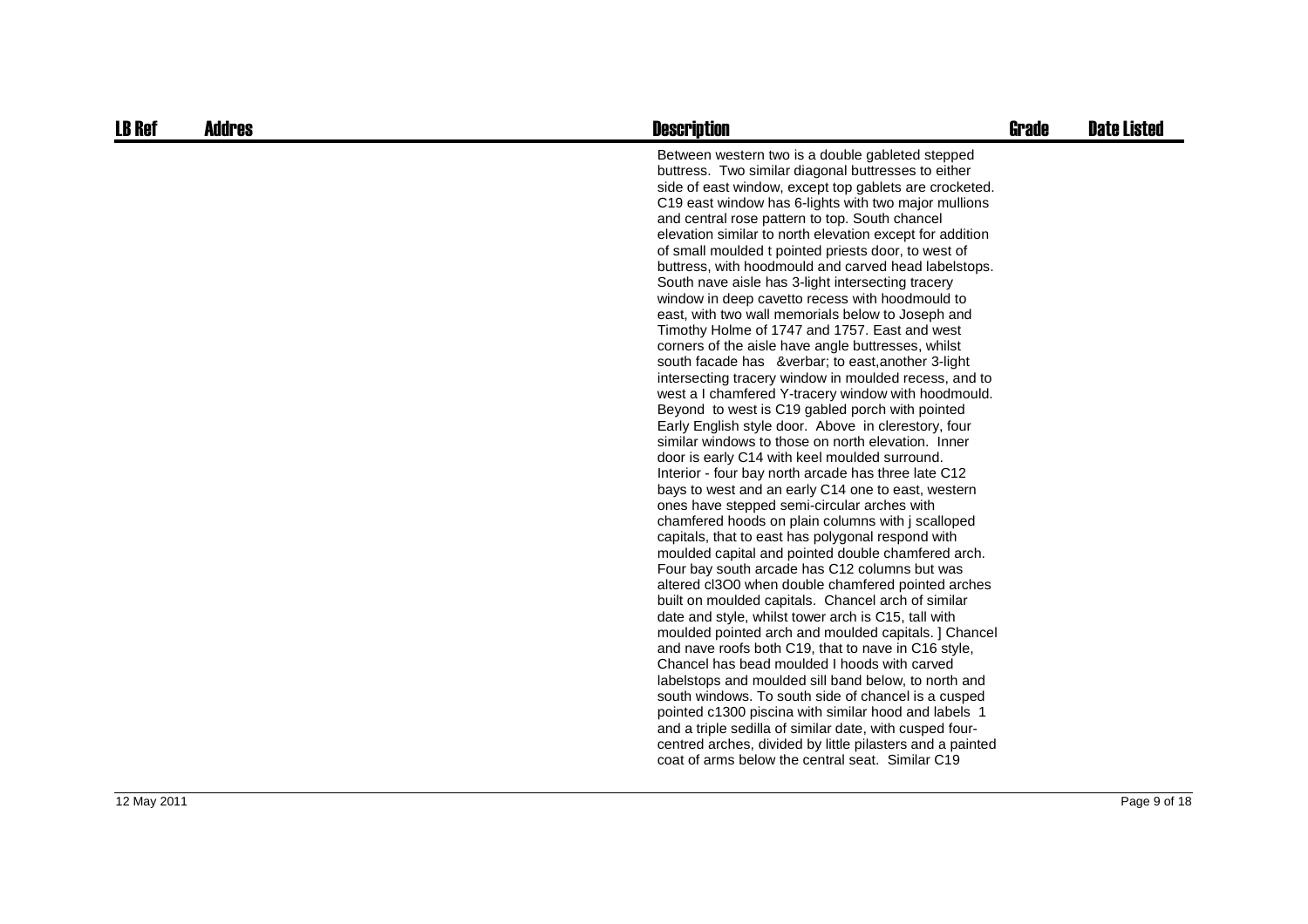| <b>LB Ref</b> | <b>Addres</b> | <b>Description</b>                                                                                                                                                                                                                                                                                                                                                                                                                                                                                                                                                                                                                                                                                                                                                                                                                                                                                                                                                                                                                                                                                                                                                                                                                                                                                                                                                                                                                                                                                                                                                                                                                                                                                                                                                                                                                                                                                                                                                                                                                                                                                                                                                                                                                                          | <b>Grade</b> | <b>Date Listed</b> |
|---------------|---------------|-------------------------------------------------------------------------------------------------------------------------------------------------------------------------------------------------------------------------------------------------------------------------------------------------------------------------------------------------------------------------------------------------------------------------------------------------------------------------------------------------------------------------------------------------------------------------------------------------------------------------------------------------------------------------------------------------------------------------------------------------------------------------------------------------------------------------------------------------------------------------------------------------------------------------------------------------------------------------------------------------------------------------------------------------------------------------------------------------------------------------------------------------------------------------------------------------------------------------------------------------------------------------------------------------------------------------------------------------------------------------------------------------------------------------------------------------------------------------------------------------------------------------------------------------------------------------------------------------------------------------------------------------------------------------------------------------------------------------------------------------------------------------------------------------------------------------------------------------------------------------------------------------------------------------------------------------------------------------------------------------------------------------------------------------------------------------------------------------------------------------------------------------------------------------------------------------------------------------------------------------------------|--------------|--------------------|
|               |               | piscina to north side of chancel with painted coat of<br>arms in quatrefoil below. Choir stalls j mostly C19, but<br>with re-used medieval poppyheads; nave stalls C19<br>and plain, as is the I pulpit. Altar rails and pulpit rail<br>are late C19 and a combination of brass and iron-<br>work. Font also C19, but possibly with re-used bowl.<br>Stained glass only in north and south chancel windows<br>where there are small medieval coats of arms in<br>roundels. Fine 1 collection of tombs and memorials,<br>mainly to the Longford and Coke families of Longford<br>1 Hall. In the chancel, on the north wall, is a C15 tomb<br>niche with pointed moulded arch with wavy cusping to<br>inner edge and effigy of priest below with C19 head.<br>Above, two large wall memorials, that to west to<br>Thomas William Coke, died 1842, by Robert Hall of<br>Derby with bust by Joseph Francis of London, set in<br>gothic aedicule, that to east to his wife Anne Amelia,<br>who died 1844, of white marble with relief carving of<br>angels. To west end of north nave aisle various re-set<br>effigies, including two Sir Nicholas de Longfords, who<br>died c1350 and 1416 respectively, both are dressed in<br>armour with lions under their feet. To east are another<br>pair of c1610, of Sir Nicholas de Longford and his wife.<br>Above on the north wall is marble and slate classical<br>wall memorial with scull and cross bones in<br>segmental pediment to Richard Peacock who died<br>1764, and to the west is another memorial to Edward<br>Coke, died 1727, a plain shouldered plaque with coat<br>of arms above. To west wall of north aisle is another<br>wall memorial of 1714 to Carolibyrch family. Also<br>several early C18 floor slabs to the Peacock family.<br>South nave aisle has early C15 crocketed ogee tomb<br>niche to east, with crocketed side pilasters and flower<br>decoration to underside of arch, below armouredknight<br>with head on helmet, feet on lion and coat of arms to<br>base. East wall has C13 gravestone with elaborate<br>carved cross, whilst west wall has obelisk wall<br>memorial to Edward Coke, with carved coat of arms to<br>top, dated 1733. Also in south aisle another memorial, |              |                    |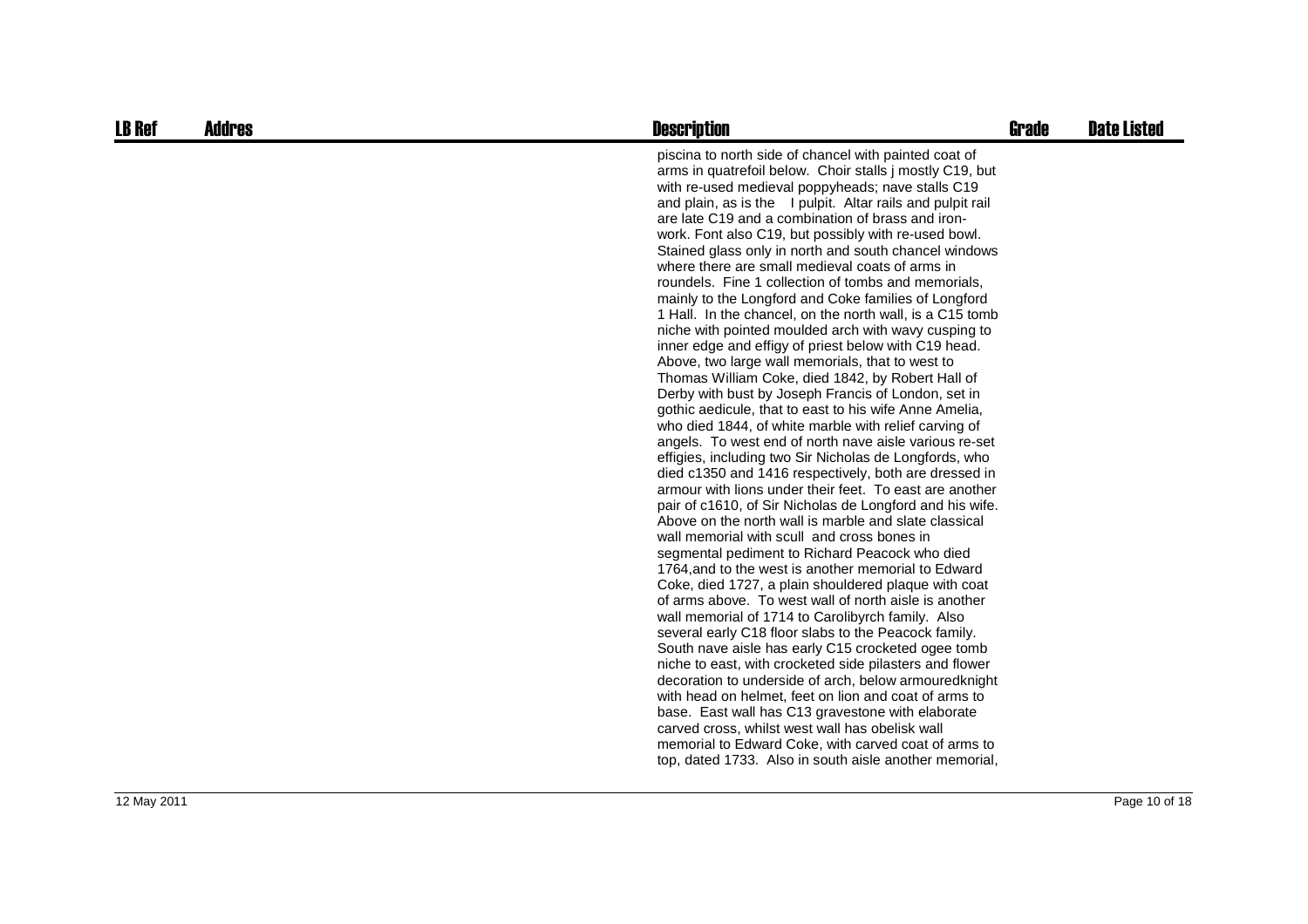| <b>LB Ref</b> | Addres                                        | <b>Description</b>                                                                                                                                                                                                                                                                                                                                                                                                                                                                                                                                                                                                                                                | Grade | <b>Date Listed</b> |
|---------------|-----------------------------------------------|-------------------------------------------------------------------------------------------------------------------------------------------------------------------------------------------------------------------------------------------------------------------------------------------------------------------------------------------------------------------------------------------------------------------------------------------------------------------------------------------------------------------------------------------------------------------------------------------------------------------------------------------------------------------|-------|--------------------|
|               |                                               | similar to Richard Peacocks, of 1682. Above chancel<br>arch to either side, two painted coats of arms. Listed<br>for Group Value.                                                                                                                                                                                                                                                                                                                                                                                                                                                                                                                                 |       |                    |
| 81265         | St Chads Church Long Lane Longford Derbyshire | Cross. C15, restored 1897. Sandstone. Triple<br>stepped large square plinth, topped by tall square<br>base with chamfered corners from half way up,<br>Octagonal stone shaft over, of which top part replaced<br>in 1897. Above, C19 Latin cross with seaweed type<br>foliage ends and to east side a figure of a saint on a<br>carved corbel, under a cusped ogee arch. Listed for<br>Group Value.                                                                                                                                                                                                                                                               | Ш     | 19/07/1985         |
| 81266         | St Chads Church Long Lane Longford Derbyshire | Pair of table tombs. 1686 and 1741. Sandstone.<br>Plain table tomb with rusticated corners and fluted<br>pilasters to centre of each long side to north. The<br>north side has brass plaque attached inscribed 'Here<br>lieth the body of William Brown of Nether Thurvaston<br>who departed this life January the 7, 1741 in the 62nd<br>year of his Age'. To south-east is another table tomb<br>with raised and fielded panelled sides. Stone slab<br>over has inscription to sides 'Here lieth the body of<br>William Brown of Nether Thurvaston who departed this<br>life in the year of our Lord 1686 and of his age 19'.<br>Included for group value only. | Ш     | 19/07/1985         |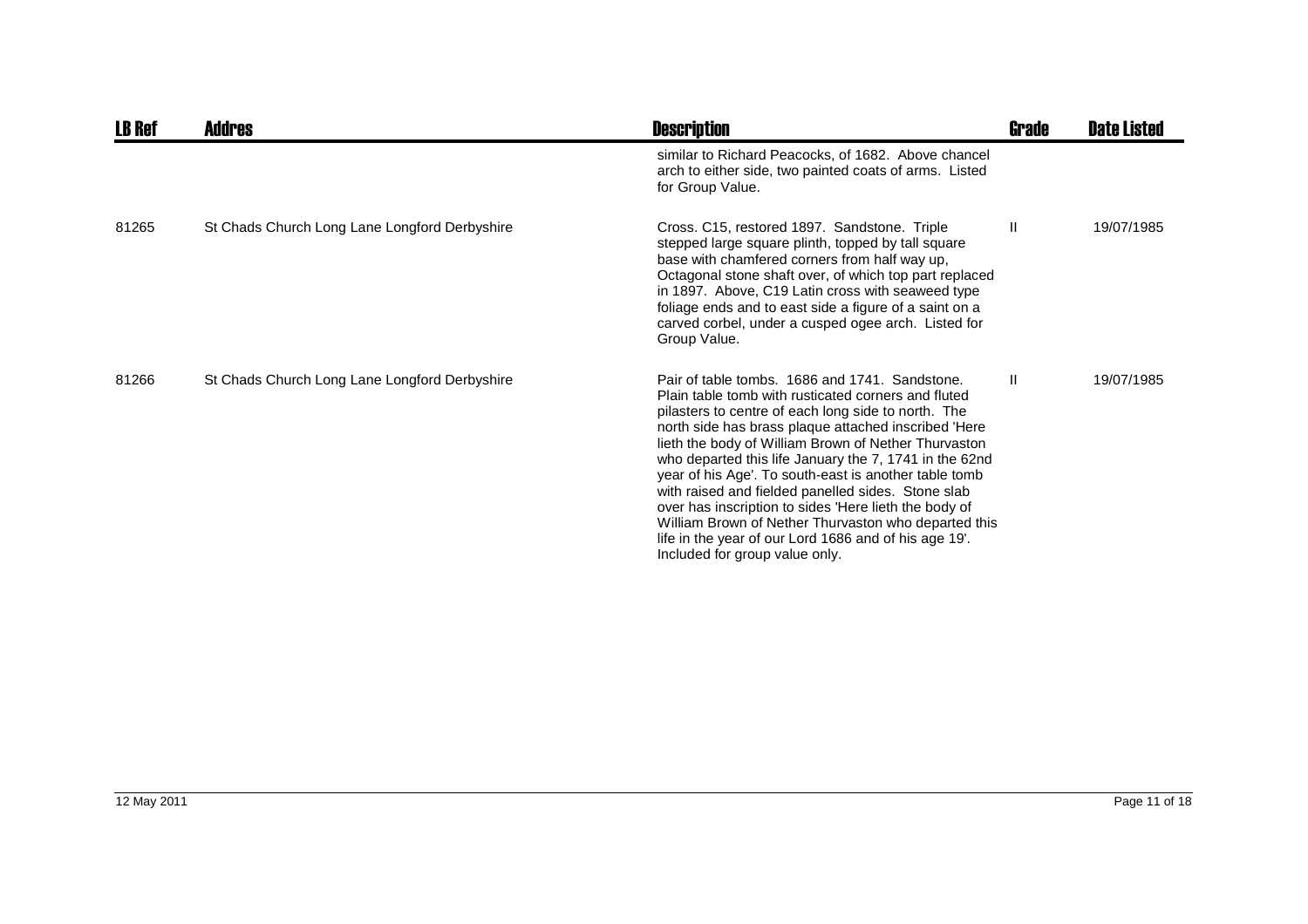| <b>LB Ref</b> | <b>Addres</b>                                         | <b>Description</b>                                                                                                                                                                                                                                                                                                                                                                                                                                                                                                                                                                                      | <b>Grade</b> | <b>Date Listed</b> |
|---------------|-------------------------------------------------------|---------------------------------------------------------------------------------------------------------------------------------------------------------------------------------------------------------------------------------------------------------------------------------------------------------------------------------------------------------------------------------------------------------------------------------------------------------------------------------------------------------------------------------------------------------------------------------------------------------|--------------|--------------------|
| 81267         | St Chads Church Long Lane Longford Derbyshire         | Pair of table tombs. Early C18. Sandstone. Table<br>tomb to west has plain base with pilasters to corners<br>and centre of long sides. Inscription to west panel of<br>north side reading 'Here Iyeth the body of Joseph<br>Tatlow, who departed this life Feb 25 Anno Dom<br>1712'. Above, plain slab with moulded sides.<br>Adjacent tomb to east also has a plain base except<br>west end has skeleton in semi-circular headed niche,<br>and east end has angels head, with wings to either<br>side. North side has inscription, but it is too worn to be<br>legible. Included for group value only. | $\mathbf{I}$ | 19/07/1985         |
| 81268         | Ice House Longford Hall Long Lane Longford Derbyshire | Icehouse. Early C19. Red brick. Underground<br>domed well with barrel vaulted entrance tunnel to<br>north. Tunnel has hingings for three doors and<br>beyond well is four metres in diameter and over four<br>metres in depth. Well walls are corbelled inwards.<br>Outer skin of cavity wall over the dome has been<br>broken into but the inner wall is intact.                                                                                                                                                                                                                                       | $\mathbf{H}$ | 19/07/1985         |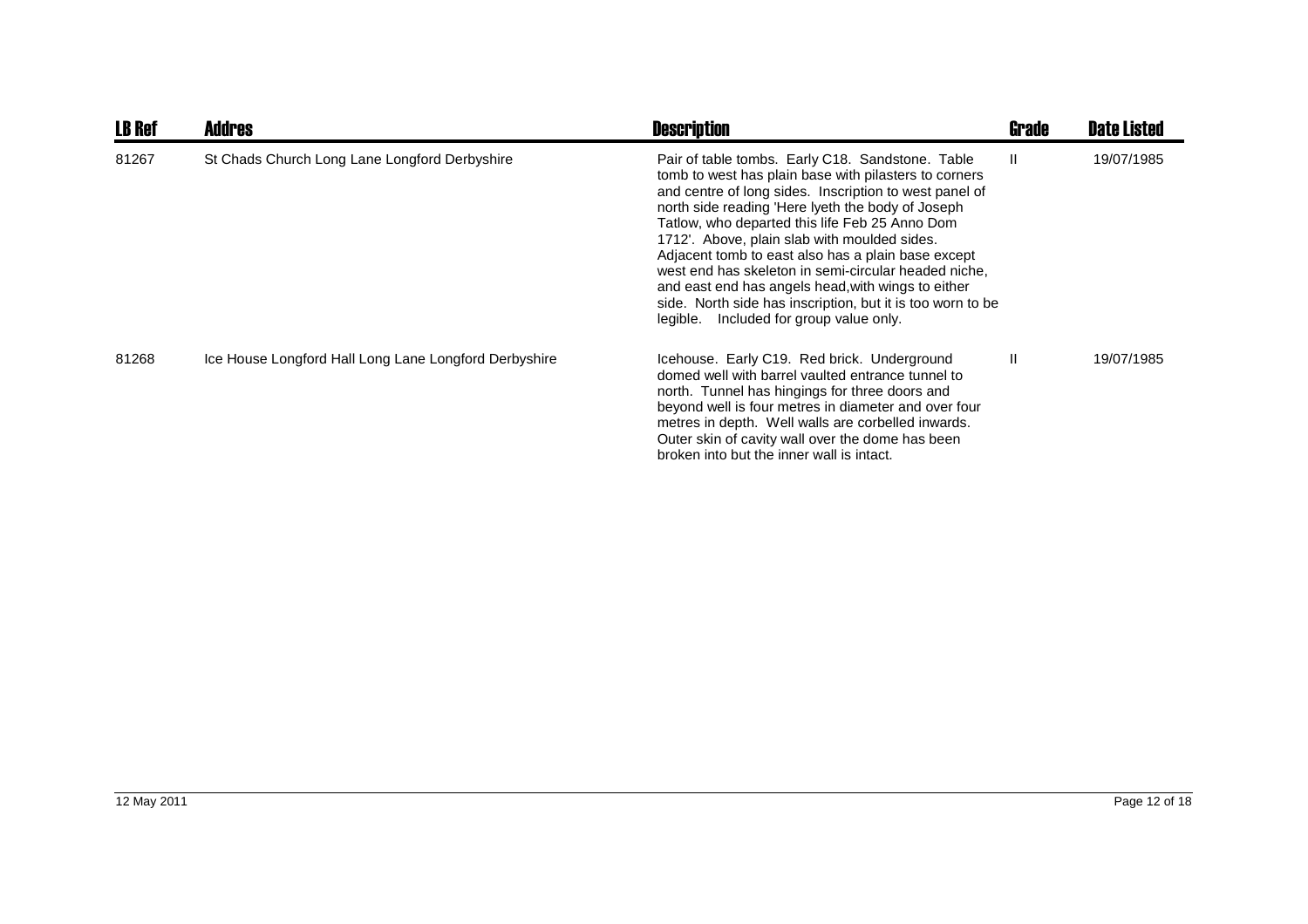| <b>LB Ref</b> | <b>Addres</b>                                             | <b>Description</b>                                                                                                                                                                                                                                                                                                                                                                                                                                                                                                                                                                                                                                                                                                                                                                                                                                                                                                                                         | Grade | <b>Date Listed</b> |
|---------------|-----------------------------------------------------------|------------------------------------------------------------------------------------------------------------------------------------------------------------------------------------------------------------------------------------------------------------------------------------------------------------------------------------------------------------------------------------------------------------------------------------------------------------------------------------------------------------------------------------------------------------------------------------------------------------------------------------------------------------------------------------------------------------------------------------------------------------------------------------------------------------------------------------------------------------------------------------------------------------------------------------------------------------|-------|--------------------|
| 81269         | The Almhouses Longford Hall Long Lane Longford Derbyshire | Row of six almshouse cottages. Early C19. Built for<br>the Cokes of Longford Hall. Red brick with stone<br>dressings and hipped, formerly plain tiled roof, with<br>brick sawtooth eaves band and brick ridge stacks.<br>Single storey, each cottage single bay. Main elevation<br>to west, each cottage with similar doorcase and<br>window surround. The pattern of the elevation from<br>south to north is doorcase with window to north, space<br>beyond then group of window, two adjacent doors and<br>further window beyond. Similar group of two central<br>doors with flanking windows beyond to north.<br>Doorcases are of stone with staff moulded edge and<br>formerly had panelled doors, of which one remains.<br>Windows were also staff moulded to edge with<br>lozenge pattern metal casements, of which only one<br>fragment remains. Inside each cottage has simple<br>stone fireplace and bed recess. All now in ruinous<br>condition. | Ш     | 10/04/1980         |
| 81270         | Longford Grange Long Lane Longford Derbyshire DE6 3AH     | Rectory, now house. 1820, enlarged 1840, with minor II<br>alterations in 1843. Red brick with brick dressings and<br>stone sills. Hipped slate roof with wide overhanging<br>eaves and brick ridge stacks. Two storeys, four bays<br>by three bays. Main west front has reeded semi-<br>circular off-centre doorcase with raised moulded<br>impost blocks and double glazed panelled doors, set<br>in advanced bay. To south, a glazing bar sash, and to<br>north, two similar windows. Above, four shallower<br>glazing bar sashes. South elevation has three similar<br>glazing bar sashes below and three similar above.<br>Each set of windows is advanced with blind recesses<br>between, Interior has basket headed arch in hall and<br>curving stick baluster staircase, lit by ceiling light.                                                                                                                                                      |       | 19/07/1985         |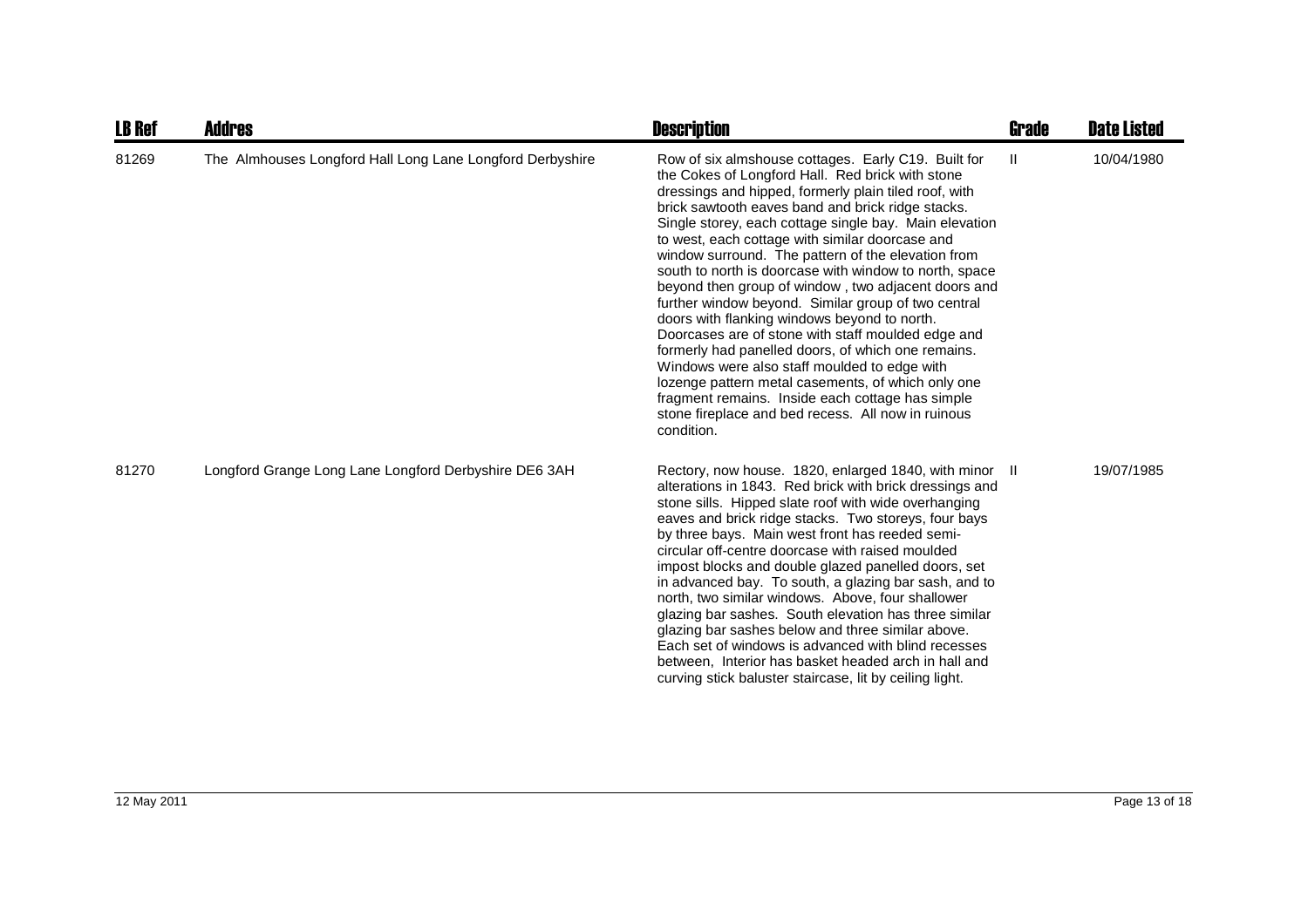| <b>LB Ref</b> | <b>Addres</b>                                           | <b>Description</b>                                                                                                                                                                                                                                                                                                                                                                                                                                                                                                                                                                                                                                                                                                                                                                                                                                                                                                                                                                                                                                                                                                                                                                                                                                                                                                                                                                                                                                                                                                                                                                                                                                                                          | Grade | <b>Date Listed</b> |
|---------------|---------------------------------------------------------|---------------------------------------------------------------------------------------------------------------------------------------------------------------------------------------------------------------------------------------------------------------------------------------------------------------------------------------------------------------------------------------------------------------------------------------------------------------------------------------------------------------------------------------------------------------------------------------------------------------------------------------------------------------------------------------------------------------------------------------------------------------------------------------------------------------------------------------------------------------------------------------------------------------------------------------------------------------------------------------------------------------------------------------------------------------------------------------------------------------------------------------------------------------------------------------------------------------------------------------------------------------------------------------------------------------------------------------------------------------------------------------------------------------------------------------------------------------------------------------------------------------------------------------------------------------------------------------------------------------------------------------------------------------------------------------------|-------|--------------------|
| 81271         | Longford Mill Longford Lane Longford Derbyshire DE6 3DT | Watermill, now house. 1857, converted 1972. Red<br>brick with brick and stone dressings, plain tile roofs<br>with overhanging eaves and brick gable stacks to rear<br>pitch of the roof. Two storeys plus attics with lower two<br>storey wing to west, three bays plus single bay wing to<br>west. Central basket headed doorcase with C20<br>stable door, and to either side two storeyed, four-<br>centred arched blind niches with 3-light basket headed<br>casements to ground floor with moulded brick sills and<br>diamond leaded lights. Above, two similar windows<br>and a central C20 glazing bar fixed light under basket<br>headed arch. Above to Centre, an inset stone<br>datestone inscribed 'HG 1857' and a hoist platform on<br>scrolled cast iron brackets, with plain railings round.<br>Gabled attic dormer over with pendant and below,<br>double plank doors. Attached to west, lower section<br>has central 3-light basket headed, diamond<br>leaded, light casement and above a small hayloft<br>opening with plank door and basket arch. To front of<br>mill, below ground level, is a brick retaining wall, with<br>small segmental arch to west to take the water under<br>the mill, and large segmental arch to east. Iron wheel<br>is now placed against the east gable wall of the mill,<br>having been removed from the interior. Interior has no<br>machinery left. Rear of mill has original sluice gate to<br>west side and attached to west side a stone retaining<br>wall for the mill pond, which continues to west until it<br>reaches a stone weir, to the east side of which is a<br>sluice gate with separate channel. Listed for Group<br>Value. | Ш     | 27/07/1969         |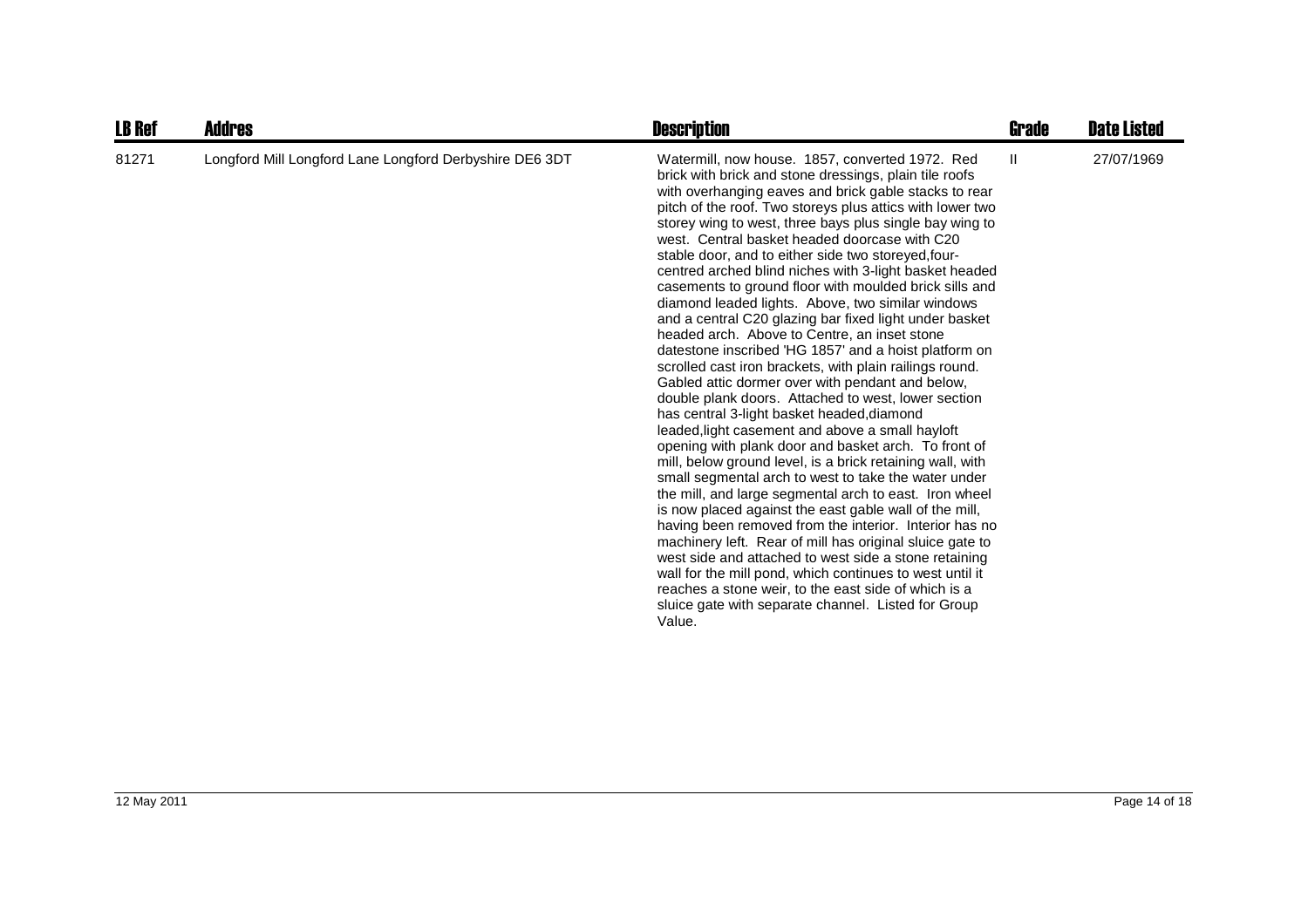| <b>LB Ref</b> | <b>Addres</b>                                                                      | <b>Description</b>                                                                                                                                                                                                                                                                                                                                                                                                                                                                                                                                                                                                                                                                                                                                | <b>Grade</b> | <b>Date Listed</b> |
|---------------|------------------------------------------------------------------------------------|---------------------------------------------------------------------------------------------------------------------------------------------------------------------------------------------------------------------------------------------------------------------------------------------------------------------------------------------------------------------------------------------------------------------------------------------------------------------------------------------------------------------------------------------------------------------------------------------------------------------------------------------------------------------------------------------------------------------------------------------------|--------------|--------------------|
| 81272         | Bridge Over River South West Of Longford Mill Longford Lane<br>Longford Derbyshire | Road bridge. 1842, built for Thomas Coke, Earl of<br>Leicester. Red brick with stone dressings. Wide<br>basket headed arch with raised stone voussoirs and<br>central keystone. To either side smaller stiled semi-<br>circular headed arches, also with raised stone<br>voussoirs. Brick spandrels with plain raised stone<br>band above and brick parapets, topped by flat stone<br>copings. Walls curve upwards in a shallow curve to<br>centre and finish to each end in a brick pier with large<br>coping stone. Silver Jubilee plaque on north wall to<br>road side, also a plaque, inscribed 'These county<br>bridges were erected at the sole expense of Thomas,<br>William, Earl of Leicester AD MDCCC XL11'. Listed for<br>Group Value. | Ш            | 19/07/1985         |
| 81273         | Bridge Over Mill Tail Of Longford Mill Longford Lane Longford<br>Derbyshire        | Road bridge. 1842, built for Thomas Coke, Earl of<br>Leicester. Red brick with stone dressings. Central<br>stiled semi-circular arch with raised stone voussoirs<br>and keystone on stone piers. To either side, similar<br>smaller arches. Brick spandrels and raised plain<br>stone band with brick parapets, topped by cambered<br>stone copings over. Brick piers to either end with<br>large coping stones. One of a pair of bridges built by<br>the Earl of Leicester. Listed for Group Value.                                                                                                                                                                                                                                              | $\mathbf{H}$ | 19/07/1985         |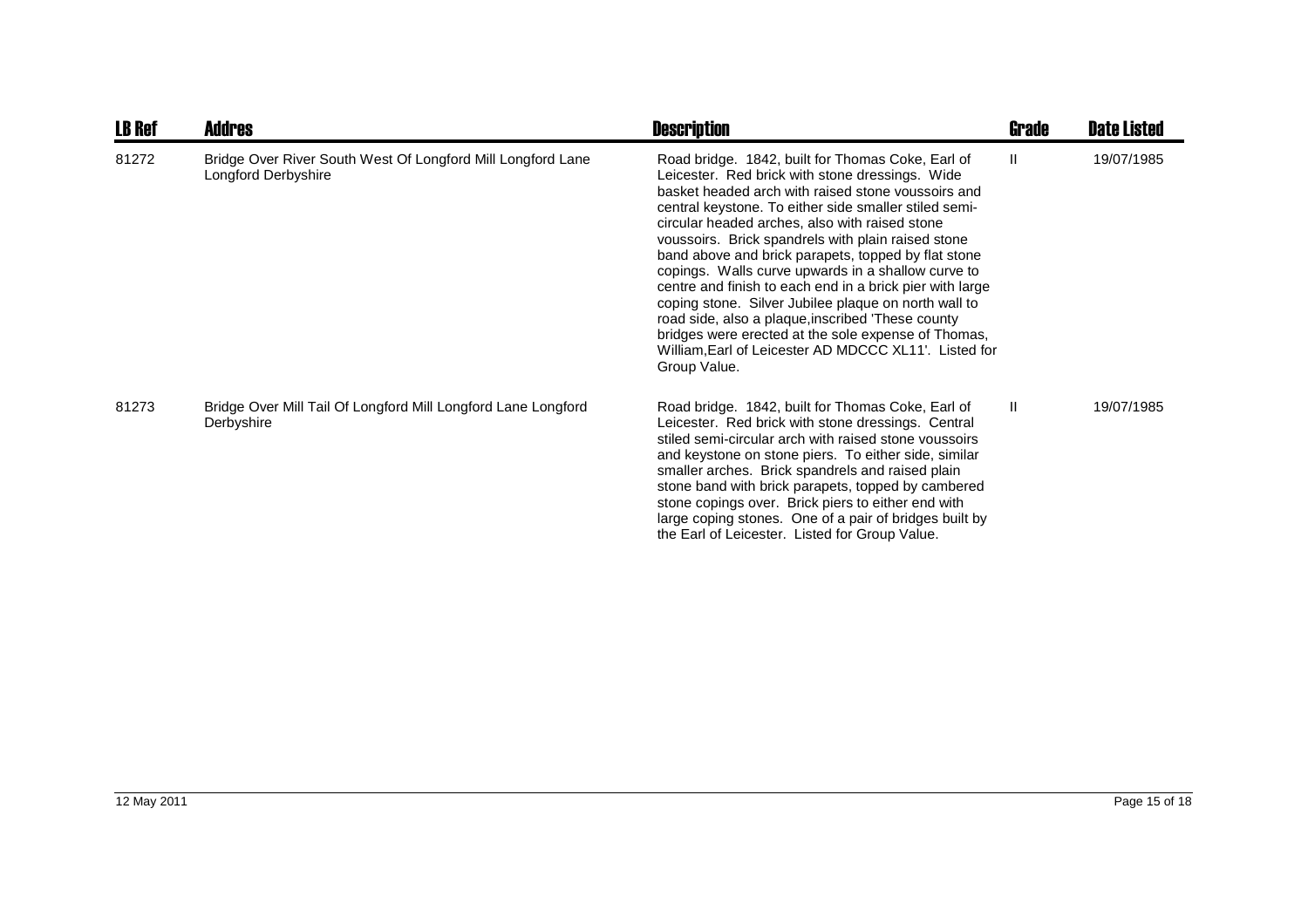| <b>LB Ref</b> | <b>Addres</b>                                                | <b>Description</b>                                                                                                                                                                                                                                                                                                                                                                                                                                                                                                                                                                                                                                                                                                                                                                                                                                                                                                                                                                                                                                                                                                                                                                                                    | Grade | <b>Date Listed</b> |
|---------------|--------------------------------------------------------------|-----------------------------------------------------------------------------------------------------------------------------------------------------------------------------------------------------------------------------------------------------------------------------------------------------------------------------------------------------------------------------------------------------------------------------------------------------------------------------------------------------------------------------------------------------------------------------------------------------------------------------------------------------------------------------------------------------------------------------------------------------------------------------------------------------------------------------------------------------------------------------------------------------------------------------------------------------------------------------------------------------------------------------------------------------------------------------------------------------------------------------------------------------------------------------------------------------------------------|-------|--------------------|
| 81274         | The Cheese Factory Longford Lane Longford Derbyshire DE6 3DT | Cheese factory, now workshop and store. 1870 with<br>extensive later additions. Built by a consortium of<br>Derbyshire landowners under guidance of Cornelius<br>Schermanhorn, an American cheesemaker.<br>Weatherboarded timber framing, with red brick<br>additions and slate roofs with overhanging eaves.<br>Single storey and four bays with brick additions to rear<br>and to east side. North elevation has raised brick<br>platform with steel girders supporting weatherboarded<br>canopy above, to west end of which is metal plaque<br>inscribed 'The first cheese factory built in England,<br>opened May 4th 1870, under the management of<br>Cornelius Schermanhorn' Behind thecanopy the wall<br>has central double wooden sliding doors and to west a<br>plank door. To east end is another large wooden<br>sliding door. Beyond to east is a later advanced brick<br>addition with fixed glazed window. All other sides are<br>blank. Interior mostly gone, See article in Country<br>Life, Vol 133, No 3440 February 6th 1963 by L B<br>Powell 'England's first cheese factory'. Listed for<br>historical interest as the first purpose-built cheese<br>factory in Britain. Listed for Group Value. | H.    | 19/07/1985         |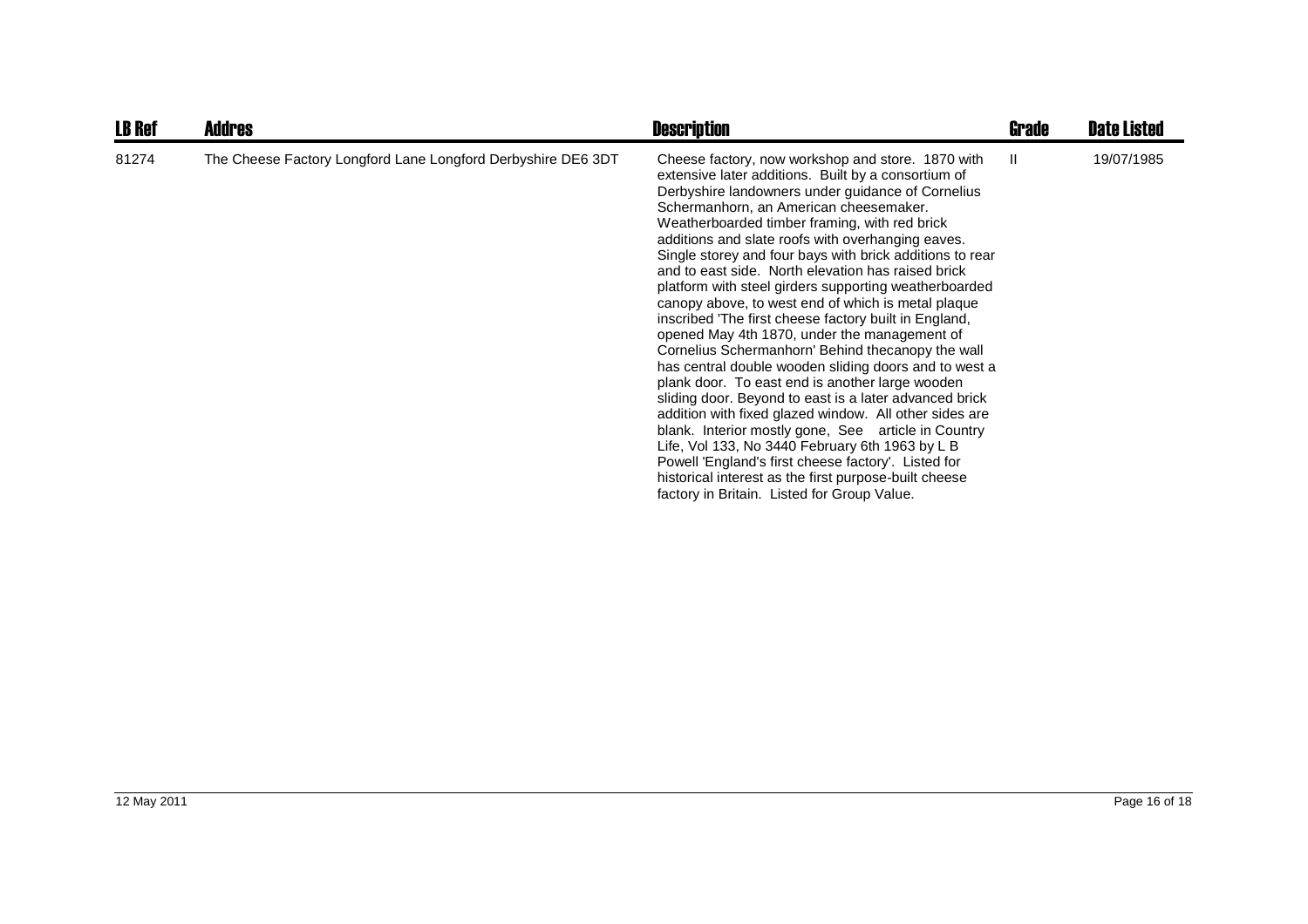| <b>LB Ref</b> | <b>Addres</b>                                                 | <b>Description</b>                                                                                                                                                                                                                                                                                                                                                                                                                                                                                                                                                                                                                                                                                                                                                                                                                                                                                                                                                                                                                                                                                                            | <b>Grade</b> | <b>Date Listed</b> |
|---------------|---------------------------------------------------------------|-------------------------------------------------------------------------------------------------------------------------------------------------------------------------------------------------------------------------------------------------------------------------------------------------------------------------------------------------------------------------------------------------------------------------------------------------------------------------------------------------------------------------------------------------------------------------------------------------------------------------------------------------------------------------------------------------------------------------------------------------------------------------------------------------------------------------------------------------------------------------------------------------------------------------------------------------------------------------------------------------------------------------------------------------------------------------------------------------------------------------------|--------------|--------------------|
| 81275         | Chapel House Farm Thurvaston Lane Longford Derbyshire DE6 3DX | Farmhouse. Late C17 with C19 addition and C20<br>alterations. Box timber framing with painted brick<br>nogging on rendered plinth and brick addition with<br>applied timber studding to west elevation. Thatched<br>roof with brick ridge and gable end stack to south, and<br>coped gable to south. Two storeys, three bays,<br>originally a lobby entrance plan, C19 addition to south<br>West elevation has C20 thatched gabled porch with<br>glazed sides over original doorcase. To north, C20<br>casement window, probably in original position, and to<br>south two adjoining casement windows. Above, C20<br>casement window to north and glazing bar casement<br>to south. Interior has large inglenook fireplaces to<br>each original room and upstairs one original plank<br>door with wooden latch and large box frame timber<br>chimney breast.                                                                                                                                                                                                                                                                  | Ш            | 19/07/1985         |
| 81276         | Marsh Farm Thurvaston Lane Longford Derbyshire DE6 3DU        | Farmhouse and attached outbuilding. 1707 and late<br>C <sub>18</sub> with minor later alterations. Red brick on stone<br>plinth with brick dressings, plain tile roof with brick<br>gable stacks, that to north external. Two storeys and<br>four bays with attached single bay outbuilding to<br>north. Tall three bay house to south has C20 window<br>to centre, probably in former doorcase. To north, 3-<br>light glazing bar casement under segment head, and<br>to south, similar 2-light window. Above, central tall<br>single light stair window with 3-light glazing bar<br>casement under segment head to north and to south<br>similar 2-light window set considerably higher up than<br>southern one. Attached to north lower two storey wing<br>with panelled door under segment head to south. C20<br>casement window under segment head to north with<br>casement window above. Beyond to north, outbuilding<br>with plank door and inserted window. Above the door,<br>a datestone inscribed 'John Holland 1707'. Interior of<br>house has inglenook fireplace to north room and<br>wooden winder staircase. | Ш            | 19/07/1985         |